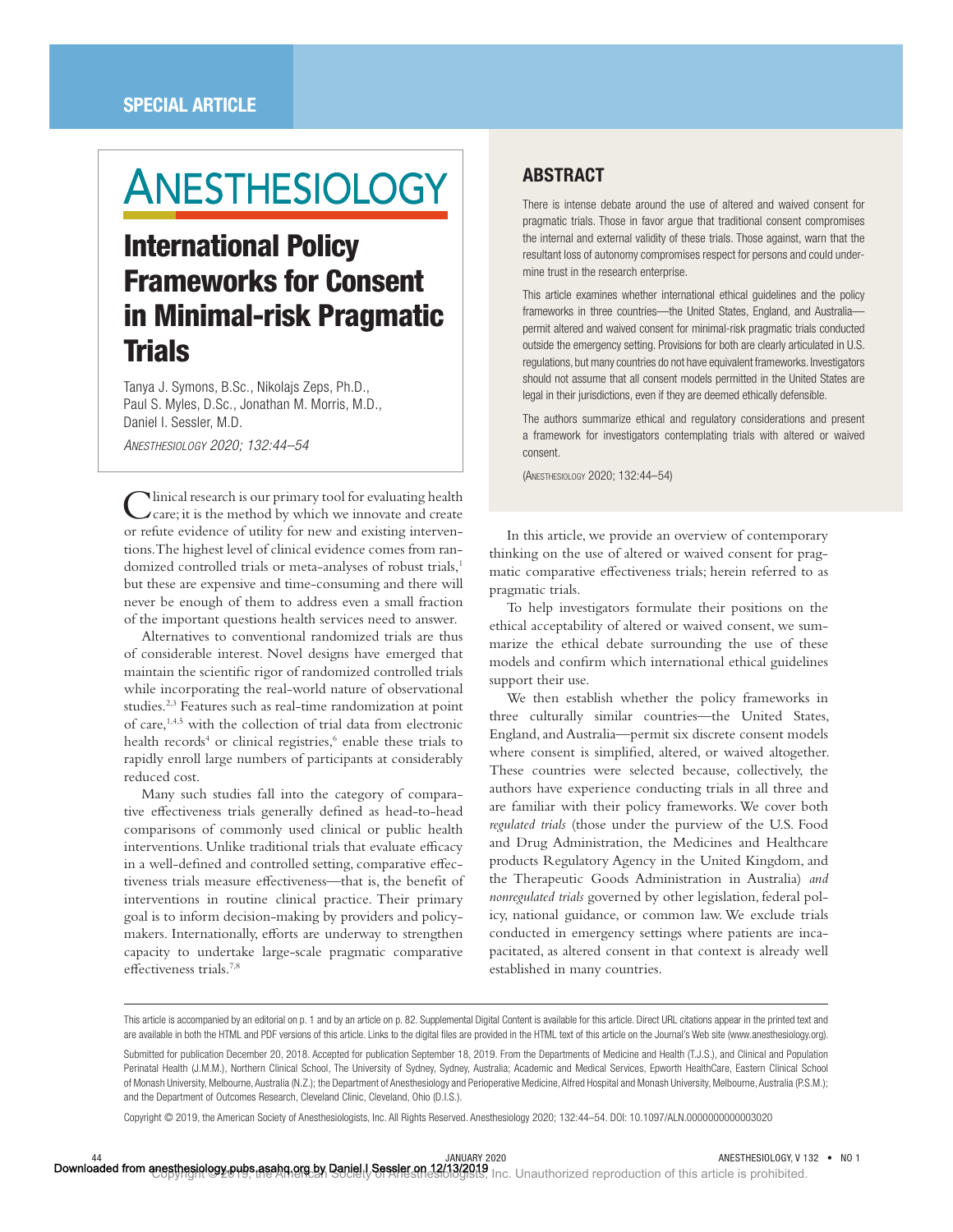We then explore the reasons for the reported variability in ethics committee decisions around the use of altered or waived consent, including difficulties interpreting preconditions that must be satisfied before these models are permitted. We illustrate how these models have been operationalized by presenting three trials granted an alteration or waiver of consent.

Finally, we summarize key features and considerations into a framework for investigators planning the use of these models for their trials.

# Ethical Debate

The current ethical framework for clinical research has emerged over the last century in response to a series of scandals such as the Tuskegee syphilis studies and atrocities committed during the Second World War.<sup>9</sup> A key advance came in 1964 with the Declaration of Helsinki by the World Medical Association which positioned full disclosure and individual autonomy at the heart of ethical research.<sup>10</sup> In the United States, the Belmont Report further clarified the principles to guide the resolution of ethical problems arising from human research by promulgating three ethical principles: *respect for persons* (including the requirement to acknowledge and respect autonomy); *beneficence* (including society's moral obligation to do good to others); and *justice* (including the fair distribution of the benefits and burdens of research and the obligation to address inequalities in health care). $11$ 

These documents codify the inherent tension between protecting individuals' rights and doing research to support evidence-based care. For most trials, informed consent satisfies ethical mandates while allowing necessary research, but due to the very nature of some pragmatic trials, many experts report that traditional consent can compromise trial integrity or can render a trial impracticable for other reasons (table 1).12–15 Thus, there is growing consensus that traditional consent may poorly suit pragmatic trials.16–20 Some experts also question whether traditional consent is ethically necessary when existing practice is being evaluated.21–24 Others note that lengthy and legalistic approaches to informed consent for minimal risk trials may result in an "injurious misconception," where trial entry is rejected by potential participants because of an exaggerated and disproportionate perception of risk.<sup>23,25</sup>

The debate surrounding informed consent for pragmatic trials is hardly new. It has been more than 30 yr since Chalmers *et al.*<sup>26,27</sup> articulated a confused ethical analysis:

Illogically, and with no empirical evidence, to support it, a mischievous view has been promoted that the interests of the vast number of patients involved in the poorly controlled experiments of informal medical 'tinkering' are less in need of protection than those of the relatively small number of patients who are involved in planned, properly controlled clinical experiments.

More recently, the debate has been reinvigorated by recognition that both altered and waived consent models are fundamental to the successful development of a "learning healthcare system"; a concept first proposed by the Institute of Medicine,<sup>28</sup> in which knowledge generation processes are embedded into daily practice to continually improve care and deliver value. In essence, altered or waived consent would reduce disruption to normal clinical workflows, making trial integration into routine practice much more feasible. Thus, a number of groups have considered how informed consent could be adapted in such a health system. Kim and Miller propose a model that integrates research consent with the routine clinical discussion with patients.29 Modi *et al.* advocate routine randomization as the default position and make the case for altered consent.23 Myles *et al.* have adopted an altered consent model using postrandomization opt-out from further participation.<sup>24</sup> And finally, Faden et al. propose a new ethical framework where rigorous, systematic evaluation is considered part of normal practice and where patients and the public are better informed and accept that in some circumstances, individual consent may not be obtained.30

Thus, experts appear undecided on the most appropriate models, particularly around the use of waiver of consent.<sup>31</sup> While many accept that for some trials a waiver may be necessary, two camps have emerged:

- Those who feel that *respect for persons* is the overriding ethical principle: *waiver of consent is categorically indefensible in trials or should be limited to those trials that are minimal risk and truly impracticable without it.*
- Those who feel that although *respect for persons* is the central ethical principle, it is not the only ethical principle and cannot be considered in isolation: *waiver of consent should be accepted in a wider group of minimal risk trials.*

## International Ethical Guidelines

So how do international guidelines address the tensions between the rights of individuals and the needs of society and do they clarify when a *prima facie* duty such as respect for autonomy can be overridden by other obligations? Arguably, the Declaration of Helsinki is the most influential guideline. It permits research "without prior consent" in the emergency setting, but maintains the voluntary consent requirement for other types of clinical trial. However, the Declaration does permit investigators to, "*consider the ethical, legal and regulatory norms and standards for research involving human subjects in their own countries."* The absence of a specific framework for minimal risk trials has prompted others to codify a set of ethical principles. For example, the Ottawa Statement<sup>32</sup> guides the ethical design and conduct of cluster randomized trials and acknowledges that when certain criteria are met, an ethics committee may alter or waive consent. This guidance highlights other relevant considerations such as, "*Who is the subject when an intervention is applied at an organizational level*?" This illustrates the complexity of the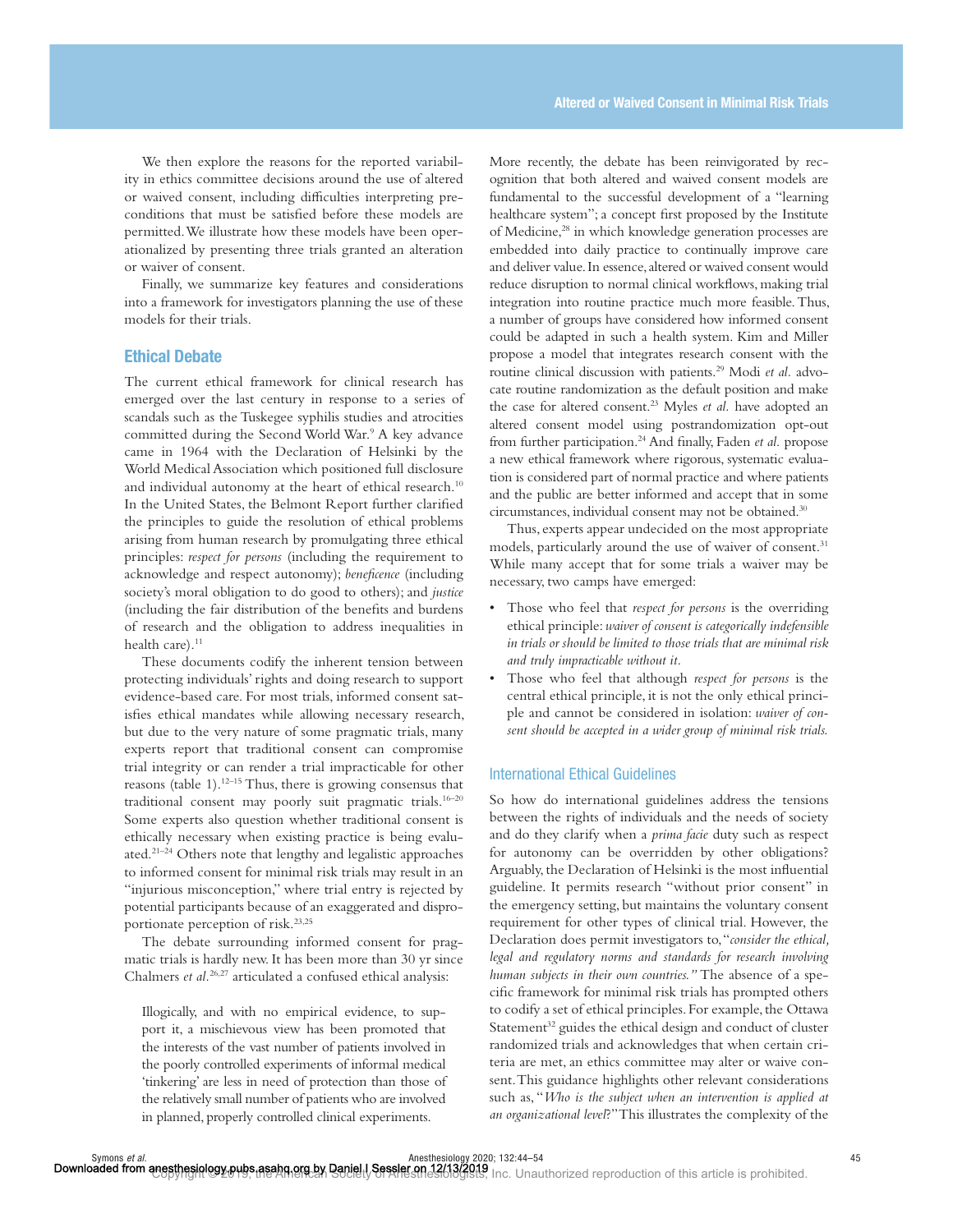| <b>Pragmatic Trial Feature</b>         | <b>Challenge Posed by Traditional Consent</b>                                                                                                                                                                               |
|----------------------------------------|-----------------------------------------------------------------------------------------------------------------------------------------------------------------------------------------------------------------------------|
| Size: Large                            | The cost of traditional consent makes large trials infeasible without excessive use of public funds.                                                                                                                        |
| Study Design: Often cluster designs    | Where patients cannot be identified before cluster assignment, individual choice may be impossible to accommodate render-<br>ing consent to receive the intervention meaningless.                                           |
|                                        | When group assignment is known to patients before enrollment, informed consent could result in imbalances in participant<br>characteristics across treatment groups                                                         |
|                                        | Contamination (that cluster designs try to avoid) may still occur if patients in the control arm that are given trial information,<br>become more similar to patients in the intervention arm.                              |
| <b>Study Population: Heterogeneous</b> | Traditional consent is a barrier to unselected participant recruitment. Differences between consenting and non-consenting<br>groups may degrade trial validity and limit a trial's ability to generate real-world evidence. |
| Setting: Usual care                    | The disruption to clinical workflows caused by traditional consent makes some pragmatic trials logistically impracticable.                                                                                                  |
| Risk: Often minimal                    | An exaggerated and disproportionate perception of risk when traditional consent is used may increase consent bias.                                                                                                          |
|                                        |                                                                                                                                                                                                                             |

#### Table 1. Challenges Associated with Traditional Consent

ethical decision-making process when these models of consent are being considered.

*International Council for Harmonisation Good Clinical*  Practice Guidelines (Good Clinical Practice)<sup>33</sup> require written informed consent covering 20 elements. Although this guideline was primarily developed for "premarket" trials, its wide application to pragmatic trials has been criticized as a threat to their conduct,<sup>34</sup> although lobbying by an international group of investigators<sup>35</sup> may influence its proposed "renovation."<sup>36</sup>

*The International Ethical Guidelines for Health-related Research Involving Humans*, prepared by the Council for International Organizations of Medical Sciences and the World Health Organization,<sup>37</sup> describes suitable conditions under which an ethics committee may grant a waiver of consent. It recommends the use of three key criteria to support ethics committee decision-making:

A research ethics committee may waive informed consent if it is convinced that the research would not be feasible or practicable to carry out without the waiver, the research has important social value, and the research poses no more than minimal risks toward participants.

# Policy Frameworks

The policy frameworks in the United States, England, and Australia describe several discrete consent models using a variety of terminology. In addition to the terms "simplified consent," "altered consent," and "waived consent," the terms *"*broadcast consent," "opt-out," "limited disclosure," and "deemed consent" are also used to describe aspects of these models. To enable comparison, we define six consent submodels representing the "best fit" across these countries (table 2).

#### Discordance in Policy Frameworks

Our analysis of policy frameworks and associated regulation (Supplemental Digital Content, [http://links.lww.](http://links.lww.com/ALN/C77)  $com/ALN/C77$ ) quantifies the discordance across regulatory frameworks. In summary, the United States permits all six models in table 2 for both regulated and nonregulated trials when certain preconditions are met. These models are sanctioned by clear, research-specific policy. Although Australia has no national guidance that explicitly endorses the use of altered or waived consent for minimal risk trials, all six models appear to be permitted for nonregulated trials

| <b>Consent Models</b>     |       | <b>Description</b>                                                                                                                                                                                                                                                                               |
|---------------------------|-------|--------------------------------------------------------------------------------------------------------------------------------------------------------------------------------------------------------------------------------------------------------------------------------------------------|
| <b>Simplified Consent</b> |       | The information given to patients is simplified (e.g., fewer pages): retains all content required by national policy but omits some<br>elements currently requested by ethics committees (e.g., some of the elements required by Good Clinical Practice).                                        |
|                           | 2     | The process is simplified (e.g., verbal consent).                                                                                                                                                                                                                                                |
| <b>Altered Consent</b>    |       | The information given to patients is altered: omits some elements generally required by national policy.                                                                                                                                                                                         |
|                           | 4     | The process is altered: trial information is disseminated before trial entry $(e.a.,$ poster or leaflet in admission pack) so that patients<br>may opt-out. Patients provide a verbal/written affirmative agreement either before randomization or after randomization (consent<br>to continue). |
| Waiver of Consent         | $5^*$ | Trial information is disseminated before trial entry (e.g., poster or leaflet in admission pack) so that patients may opt-out, but there<br>is no requirement for patients to provide an affirmative agreement to trial entry (also termed general approval or broadcast<br>notification).       |
|                           | 6     | No requirement to disseminate information to patients or to seek consent.                                                                                                                                                                                                                        |

46 Symons *et al.*<br>Downloaded from anesthesiology pubs.asahq.org.by Daniel,I Sessler on 12/13/2019 is al.<br>Downloaded from anesthesiology pubs, asahq.org.by Daniel,I Sessler on Alias.html Shares inc. Unauthorized reproducti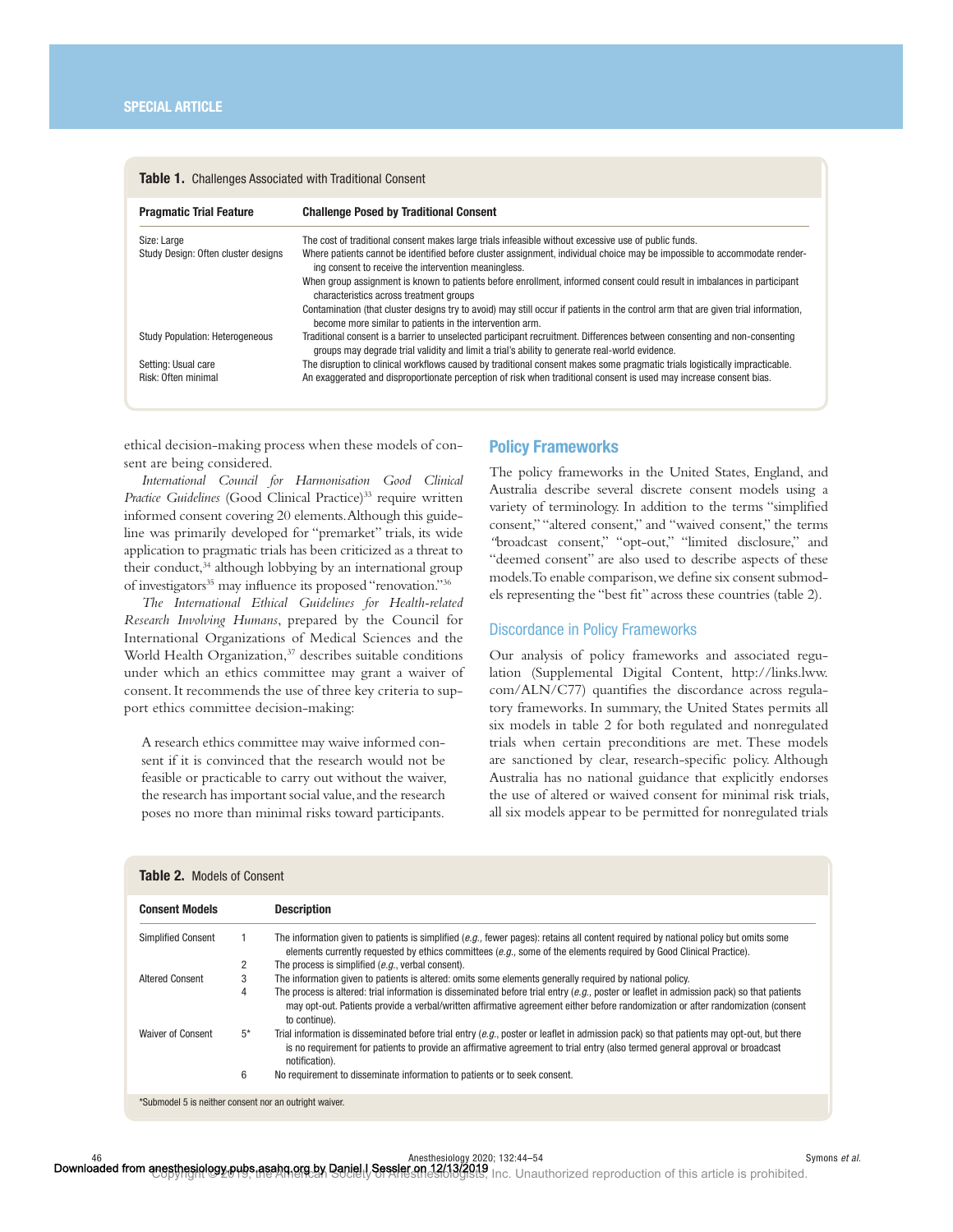and regulated trials through *de facto* provisions. In contrast, if England adopts the European Clinical Trials Regulation<sup>38</sup> post-Brexit, waiver of consent will not be permitted in any situation other than the emergency setting and altered (optout) consent will only be permitted for a subset of cluster trials. Consent forms may be simplified, but verbal consent for trials will rarely be permitted. For nonregulated trials, only simplified consent is endorsed by explicit trial guidance.

In England and Australia, the limited use of altered and waived consent may, in part, be due to the absence of clear, trial-specific policy. In both countries, investigators and ethics committees considering the use of these models are left to interpret an array of legislation. To establish a defensible position, they must "deconstruct" informed consent into its component parts: (1) consent to process data; (2) consent to treatment: and (3) consent to enter a trial. In both countries, mechanisms exist that allow waiver of consent to process data for research. In both countries, there are common law requirements for consent to treatment that require disclosure of material risk and reasonable alternatives which for pragmatic trials would mirror what would have been appropriate outside the trial setting. For waiver of consent to disclose trial entry, common law requires patients to understand *the nature and purpose* of the treatment being offered. If, for individual trials, patients are not made aware of the *research purpose* (namely to generate better evidence through "randomization"), patient engagement through trial awareness activities should be considered. For example, the widespread broadcast of an institution's reasons and arguments for embedding trials into routine care would increase awareness that trials are conducted primarily to improve care. If patients understand and accept that the goals of research (generating knowledge) and the goals of clinical care (treating patents) are converging, the risks related to nondisclosure of the research component of treatment and its adverse impact on patient autonomy would be minimized.

# Variability in Ethics Committee Decisions

One common theme in the literature is the lack of consistency in ethics committee decisions around the use of altered and waived consent, particularly in the United States where these models are most widely used.39–40,17 We present three trials (two from the United States and one from Australia) that illustrate how investigators justify the use of alteration or waiver of consent (table 3). We also discuss why ethics committees have difficulty interpreting the preconditions present in the legislation that must be satisfied before these models; particularly waiver of consent can be used.

Much of the variation in ethics committee decision-making is attributed to the wide interpretation of two key preconditions present in both research and privacy regulation: the requirement for trial risk to be *minimal* and the requirement for the trial to be *impracticable* without alteration or waiver of consent.

# What Makes a Trial Minimal Risk?

An ethics committee needs adequate information about the relative risk of a patient's treatment inside and outside the trial. But how should they use this information to determine trial risk? Without clear guidance, ethics committees may well question how a trial involving the use of high dose dexamethasone during open heart surgery (Trial 1) could ever be considered low risk. Lantos *et al.* make a strong case that the risks posed by existing standard of care (which in Trial 1 was high dose dexamethasone) should not be part of the trial risk determination.39 Importantly, all three countries in our review support this position and have attempted to provide clarity. Table 4 provides extracts from national policy or guidance that directs ethics committees to consider "trial risk" as the risk that is incremental to the risk posed by standard medical care for the condition being treated.

However, Kim and Miller have cautioned that even if the incremental risk is low, nondisclosure of trial entry may adversely affect patient welfare if the treatments being compared have different types of risks and benefits that would be important to patients, as would be the case for a trial comparing sedation *versus* general anesthesia or open *versus* laparoscopic surgery.41 Welfare concerns may also diminish if patients have no real choice outside the trial. This is especially true for trials investigating components of complex interventions where in routine practice, tacit consent is assumed. This is illustrated in Trial 2 where the oxygen concentration chosen for surgery would neither be discussed nor subject to patient choice. As is commonly the case with all clinical trials, welfare considerations are especially relevant when trials involve disenfranchised or disadvantaged populations who may be less able to express free choice about participation. For example, poor literacy would render some consent models unsuitable. Investigators and ethics committees should consider whether special protections are needed for such participants.32

Trial 1 illustrates that it may be appropriate to make independent risk determinations for individual study arms (rather than the whole trial). Such provisions can be found in both the United States and Australian guidance.<sup>42,43</sup>

# What Makes a Trial Impracticable?

In the United States, the Secretary's Advisory Committee on Human Research Protections has published guidance on the rationales that may be used to justify the second key precondition; trial impracticability<sup>44</sup>:

Appropriate ethical or scientific rationales might include, for example: (i) scientific validity would be compromised if consent were required because it would introduce bias to the sample selection; or (ii) subjects' behaviors or responses would be altered, such that study conclusions would be biased; or (iii)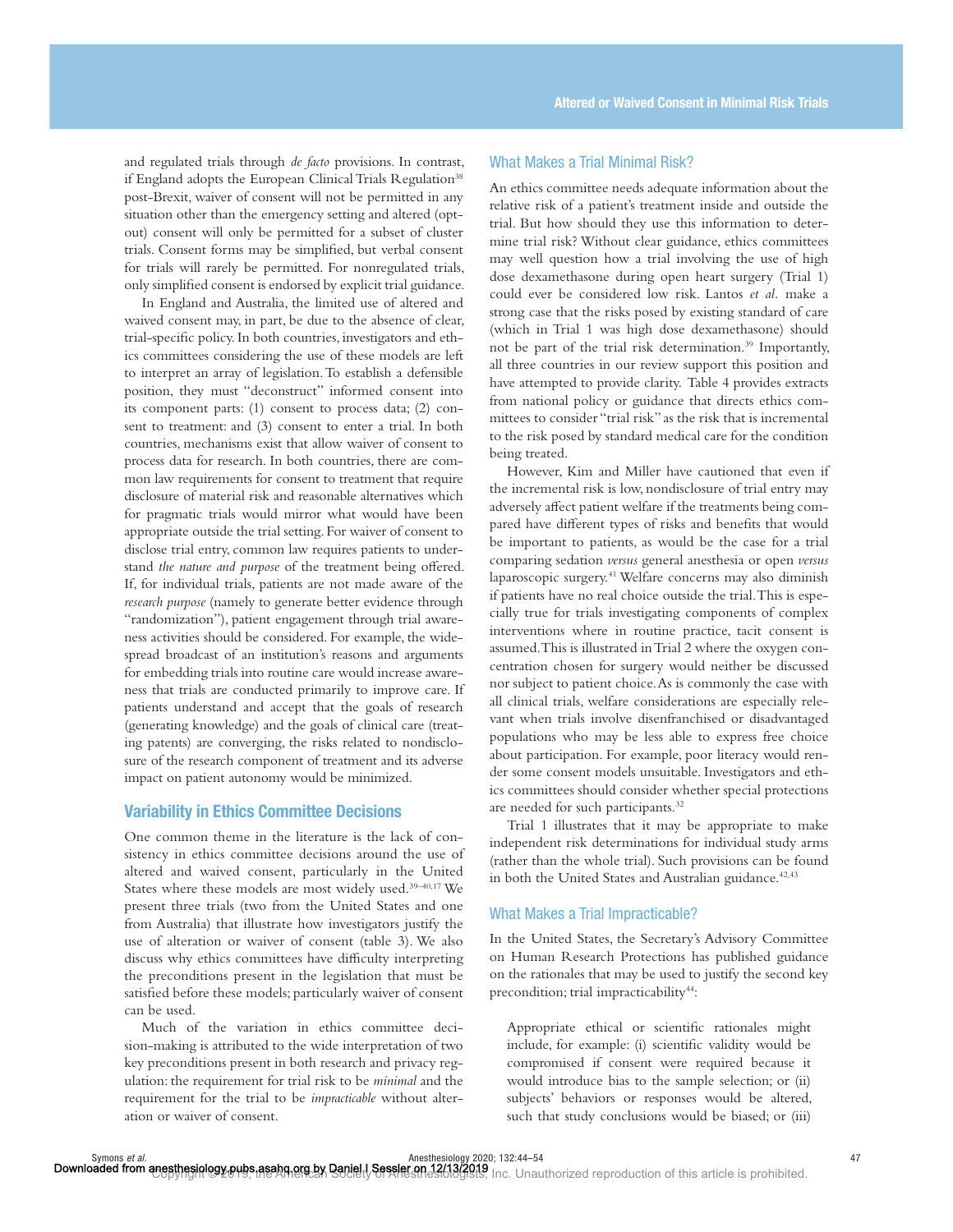| <b>Table 3.</b> Three Examples of Trials Granted an Alteration or Waiver of Written Informed Consent                                                                        |                                                                                                                                                                                                                                                                                                                                                                                                                                                                                                                                                                                                                                                                                                                                                                                                                                                                                                                                                                                                                                                                                                                                                                                                                                                                                                                                                                                           |  |  |  |
|-----------------------------------------------------------------------------------------------------------------------------------------------------------------------------|-------------------------------------------------------------------------------------------------------------------------------------------------------------------------------------------------------------------------------------------------------------------------------------------------------------------------------------------------------------------------------------------------------------------------------------------------------------------------------------------------------------------------------------------------------------------------------------------------------------------------------------------------------------------------------------------------------------------------------------------------------------------------------------------------------------------------------------------------------------------------------------------------------------------------------------------------------------------------------------------------------------------------------------------------------------------------------------------------------------------------------------------------------------------------------------------------------------------------------------------------------------------------------------------------------------------------------------------------------------------------------------------|--|--|--|
| 1. Dexamethasone for Cardiac Surgery Trial<br>Design<br>Trial objective<br>Method of consent<br><b>Medicinal products</b><br>Investigator's rational for<br>altered consent | Individually randomized controlled trial (2,800 patients) <sup>24</sup><br>To determine whether high-dose dexamethasone reduces postoperative complications and prolongs hospital stay after cardiac surgery.<br>Altered consent (opt-out) used in standard of care arm only. Consent obtained in the nonstandard of care arm.<br>Dexamethasone, placebo<br>In similar trials conducted in this population that have used traditional consent, rates of enrolment were less than 5% of hospitalized<br>$\bullet$<br>patients. Traditional consent would thus jeopardize the trial's ability to demonstrate real-world effectiveness.<br>There is a likelihood of patient anxiety and distress with the consent process.<br>$\bullet$<br>• Consent was only altered for patients receiving standard of care. Patients might be negatively affected by the knowledge that their<br>physician does not know which treatment is best (damage to the doctor-patient relationship).<br>• The patient recruitment phase of a trial utilizes a substantial portion of a trial's budget. The use of opt-out consent in this vanguard<br>trial demonstrated that altered consent facilitated a high proportion of eligible patient enrolments (overall consent rate 98.5%) with<br>a fivefold faster enrolment than usual for similar trials in this population. Trial costs were more than halved. |  |  |  |
| 2. Supplemental Oxygen and Surgical Site Infection                                                                                                                          |                                                                                                                                                                                                                                                                                                                                                                                                                                                                                                                                                                                                                                                                                                                                                                                                                                                                                                                                                                                                                                                                                                                                                                                                                                                                                                                                                                                           |  |  |  |
| Design                                                                                                                                                                      | Single site alternating cluster trial $(5.749$ patients) <sup>3</sup>                                                                                                                                                                                                                                                                                                                                                                                                                                                                                                                                                                                                                                                                                                                                                                                                                                                                                                                                                                                                                                                                                                                                                                                                                                                                                                                     |  |  |  |
| Trial objective                                                                                                                                                             | To test the hypothesis that supplemental oxygen reduces the risk of surgical site infection.                                                                                                                                                                                                                                                                                                                                                                                                                                                                                                                                                                                                                                                                                                                                                                                                                                                                                                                                                                                                                                                                                                                                                                                                                                                                                              |  |  |  |
| Method of consent                                                                                                                                                           | Waiver of consent                                                                                                                                                                                                                                                                                                                                                                                                                                                                                                                                                                                                                                                                                                                                                                                                                                                                                                                                                                                                                                                                                                                                                                                                                                                                                                                                                                         |  |  |  |
| <b>Medicinal product</b>                                                                                                                                                    | 30% or 80% inspired oxygen<br>• The protocol-directed oxygen levels were routinely used at the site and the risks of supplemental oxygen were considered to be                                                                                                                                                                                                                                                                                                                                                                                                                                                                                                                                                                                                                                                                                                                                                                                                                                                                                                                                                                                                                                                                                                                                                                                                                            |  |  |  |
| Investigator's rational for<br>waiver of consent                                                                                                                            | minimal.                                                                                                                                                                                                                                                                                                                                                                                                                                                                                                                                                                                                                                                                                                                                                                                                                                                                                                                                                                                                                                                                                                                                                                                                                                                                                                                                                                                  |  |  |  |
|                                                                                                                                                                             | Patients would not normally have a choice outside the trial (various oxygen concentrations used in routine care without patient<br>٠<br>discussion).                                                                                                                                                                                                                                                                                                                                                                                                                                                                                                                                                                                                                                                                                                                                                                                                                                                                                                                                                                                                                                                                                                                                                                                                                                      |  |  |  |
|                                                                                                                                                                             | Clinicians were allowed to override protocol directed oxygen concentrations if they believed it necessary.<br>٠                                                                                                                                                                                                                                                                                                                                                                                                                                                                                                                                                                                                                                                                                                                                                                                                                                                                                                                                                                                                                                                                                                                                                                                                                                                                           |  |  |  |
|                                                                                                                                                                             | Previous small studies addressing this question had been inconclusive so a large study was required to provide definitive results.<br>٠<br>The costs associated with traditional consent would have made this local quality improvement study impracticable.                                                                                                                                                                                                                                                                                                                                                                                                                                                                                                                                                                                                                                                                                                                                                                                                                                                                                                                                                                                                                                                                                                                              |  |  |  |
| 3. Bathing to Eliminate Infection Trial (ABATE)                                                                                                                             |                                                                                                                                                                                                                                                                                                                                                                                                                                                                                                                                                                                                                                                                                                                                                                                                                                                                                                                                                                                                                                                                                                                                                                                                                                                                                                                                                                                           |  |  |  |
| Design                                                                                                                                                                      | 53-hospital cluster-randomized (~600,000 patients) <sup>13</sup>                                                                                                                                                                                                                                                                                                                                                                                                                                                                                                                                                                                                                                                                                                                                                                                                                                                                                                                                                                                                                                                                                                                                                                                                                                                                                                                          |  |  |  |
| Trial objective                                                                                                                                                             | To evaluate the impact of decolonization on multi-drug resistant organisms and hospital-associated infections in the general patient<br>population outside intensive care units.                                                                                                                                                                                                                                                                                                                                                                                                                                                                                                                                                                                                                                                                                                                                                                                                                                                                                                                                                                                                                                                                                                                                                                                                          |  |  |  |
| Method of consent                                                                                                                                                           | Waiver of consent                                                                                                                                                                                                                                                                                                                                                                                                                                                                                                                                                                                                                                                                                                                                                                                                                                                                                                                                                                                                                                                                                                                                                                                                                                                                                                                                                                         |  |  |  |
| <b>Medicinal products</b>                                                                                                                                                   | Chlorohexidine, mupirocin                                                                                                                                                                                                                                                                                                                                                                                                                                                                                                                                                                                                                                                                                                                                                                                                                                                                                                                                                                                                                                                                                                                                                                                                                                                                                                                                                                 |  |  |  |
| Investigator's rational for<br>waiver of consent                                                                                                                            | Hospital committees and leadership normally determine infection prevention policies, standardized nursing procedures, as well as<br>$\bullet$<br>the selection of drugs on hospital formularies rather than individual patients or practitioners.                                                                                                                                                                                                                                                                                                                                                                                                                                                                                                                                                                                                                                                                                                                                                                                                                                                                                                                                                                                                                                                                                                                                         |  |  |  |
|                                                                                                                                                                             | Patients can always refuse a bath; protocol requires discontinuation if subjects show sensitivity to chlorhexidine.<br>٠                                                                                                                                                                                                                                                                                                                                                                                                                                                                                                                                                                                                                                                                                                                                                                                                                                                                                                                                                                                                                                                                                                                                                                                                                                                                  |  |  |  |
|                                                                                                                                                                             | Formal consent is impracticable; infection prevention requires a unified population-based approach which would be compromised<br>٠                                                                                                                                                                                                                                                                                                                                                                                                                                                                                                                                                                                                                                                                                                                                                                                                                                                                                                                                                                                                                                                                                                                                                                                                                                                        |  |  |  |
|                                                                                                                                                                             | if the intervention were substantially limited. Both the intervention and validity of results are dependent on the application sys-                                                                                                                                                                                                                                                                                                                                                                                                                                                                                                                                                                                                                                                                                                                                                                                                                                                                                                                                                                                                                                                                                                                                                                                                                                                       |  |  |  |
|                                                                                                                                                                             | tem-wide. Comparative effectiveness research requires systems to be functioning similar to usual operations; consent may create                                                                                                                                                                                                                                                                                                                                                                                                                                                                                                                                                                                                                                                                                                                                                                                                                                                                                                                                                                                                                                                                                                                                                                                                                                                           |  |  |  |
|                                                                                                                                                                             | bias due to lack of representative sample.                                                                                                                                                                                                                                                                                                                                                                                                                                                                                                                                                                                                                                                                                                                                                                                                                                                                                                                                                                                                                                                                                                                                                                                                                                                                                                                                                |  |  |  |
|                                                                                                                                                                             | Outcomes are infectious and population-based approaches can yield different results than nonpopulation-based approaches.<br>$\bullet$                                                                                                                                                                                                                                                                                                                                                                                                                                                                                                                                                                                                                                                                                                                                                                                                                                                                                                                                                                                                                                                                                                                                                                                                                                                     |  |  |  |
|                                                                                                                                                                             |                                                                                                                                                                                                                                                                                                                                                                                                                                                                                                                                                                                                                                                                                                                                                                                                                                                                                                                                                                                                                                                                                                                                                                                                                                                                                                                                                                                           |  |  |  |

the consent procedure would itself create additional threats to privacy that would otherwise not exist; or (iv) there is risk of inflicting significant psychological, social or other harm by contacting individuals or families. Once the IRB has determined that the waiver or alteration does not adversely impact the ethical nature or scientific rigor of the research, logistical issues (e.g., cost, convenience, speed) may be considered.

Although this wording is not present in the revised Common Rule, it provides useful clarification on the types of rationales that may make a trial impracticable. It also highlights that not all justifications provided for our trials may fully meet the "impracticability" test. For example, the discomfort generated when doctors tell patients that they do not know what treatments are best is unlikely to make a trial impracticable. While this rationale alone may not meet the legal precondition for alteration or waiver, it may well support an ethics committee's overall assessment of the balance of risks, burdens, and benefits.

# Use of Cost as a Rationale for Impracticability

One important question for pragmatic trials is whether "cost" can be used as a primary reason to justify a trial's impracticability. This debate is articulated by Gelinas *et al.*, 45 McKinney *et al.*,<sup>18</sup> and by Kim<sup>46</sup> who writes:

Some may argue that informed consent is so fundamental that it should always be the default so that some modest or even moderate use of resources should always be accepted. Others may argue that if it can be established that a full informed consent is not necessary ethically, then it makes no sense to require it and expend unnecessary resources.

Considering the size of the three trials we present (especially Trial 3), all may have been prohibitively expensive without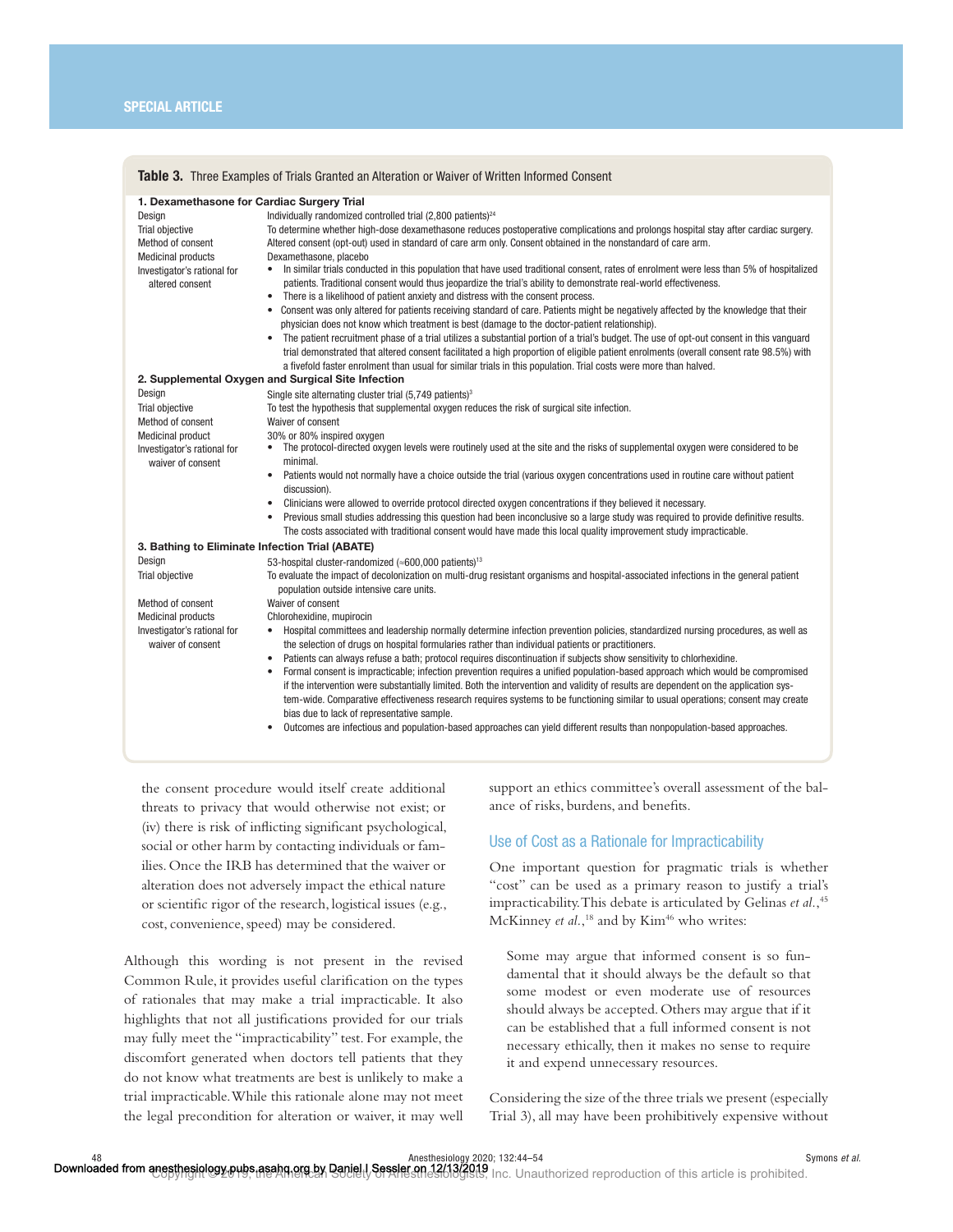# Table 4. Determining Trial Risk

| <b>Country</b>       | <b>Publication</b>                                                                                                                                                                                       | <b>Extract from National Policy/Guidance</b>                                                                                                                                                                                                                                                                                                                                                                                                                                                                                                                                          |
|----------------------|----------------------------------------------------------------------------------------------------------------------------------------------------------------------------------------------------------|---------------------------------------------------------------------------------------------------------------------------------------------------------------------------------------------------------------------------------------------------------------------------------------------------------------------------------------------------------------------------------------------------------------------------------------------------------------------------------------------------------------------------------------------------------------------------------------|
| <b>United States</b> | Department of Health and Human Services<br>45 Code of Federal Regulations 46.<br>111(2)                                                                                                                  | "In evaluating risks and benefits, the IRB [Institutional Review Board] should consider only those risks<br>and benefits that may result from the research (as distinguished from risks and benefits of therapies<br>subjects would receive even if not participating in the research)."                                                                                                                                                                                                                                                                                              |
| England              | Medicines and Healthcare products<br><b>Requlatory Agency: Joint Project Risk-</b><br>adapted Approaches to the Management<br>of Clinical Trials Involving Investigational<br><b>Medicinal Products.</b> | "Within a particular clinical trial, these [risks] can be categorized in relation to how much is known about the<br>medicine(s) being investigated. These potential risks should be assessed relative to the standard of care<br>for the relevant clinical condition and the level of clinical experience with the intervention rather than the<br>patients' underlying illness or the <i>recognised</i> adverse effects of the intervention. The potential risks should<br>be balanced against the level of risk that a trial participant would be exposed to outside of the trial." |
| Australia            | National Health and Medical Research<br>Council: National Statement on Ethical<br>Conduct in Human Research<br>2007 (Updated 2018)                                                                       | "In health research involving an intervention, the risks of an intervention should be evaluated by research-<br>ers and reviewers in the context of the risks of the health condition and the treatment or treatment<br>options that would otherwise be provided as part of usual care."                                                                                                                                                                                                                                                                                              |

alteration or waiver of consent. Gelinas *et al.* support the inclusion of cost as a justification for impracticability and take the position that research that infringes participant rights may be justified if, *the gravity of the rights infringement is minor and outweighed by the expected social value of the research*. Kalkman *et al.* also conclude that publicly funded investigator-led trials with high social value may have a stronger claim of "impracticability" than trials supported by commercial companies as investigator-led trials are less likely to have the resources to overcome these impracticability issues.47 The group also propose a means for ethics committees to judge a trial's social value by defining its determinants: (1) the extent to which the research question has real world relevance; (2) the trial design's ability to generate a real world answer; and (3) the probability of direct uptake of the results by decision-makers in practice.48

Although incurring some expense to obtain consent is not by itself considered a justification for impracticability, some privacy laws do permit excessive cost to be used as a primary justification for waiver of consent to process data for observational research; including data relating to genetic material.49,50 One could argue that in some cases, the risks posed by the disclosure of data may be no less than the risks posed by randomization in minimal risk trials. If ethics committees can take into account excessive cost when waiving consent for observational research but not for clinical trials, the disparity would seem a double standard. As articulated by Zeps *et al.*, in times of major economic rationalization of healthcare services, the use of valuable resources required to obtain individual consent could in itself be seen as unethical.<sup>51</sup>

# **Discussion**

Most pragmatic trials are feasible without alteration or waiver of consent, especially if the consent process is simplified and investigators craft concise and readable documents.<sup>52,53</sup> But, in specific situations, it may be necessary to depart from traditional consent, leading to tensions between the rights of individuals and the needs of society that ethics committees must reconcile (fig. 1).

# Balancing Risks and Benefits

For every trial, investigators and ethics committees must assess the potential risks and benefits of trial participation. But the risks and benefits to individual participants are not the only consideration. The consequences of trial participation for individuals should be balanced against the risks of unstudied health care to both current and future patients. Those seeking altered or waived consent often point to a pragmatic trial's high social value to justify the use of these models. For pragmatic trials comparing routine therapies, where the incremental risk of physical harm is established as minimal, the risk determination focuses on the potential for psychologic harm arising from infringements of a patient's right to autonomous choice. If a trial's high social value is used to justify the use of these models, an ethics committee will need to be reassured that its social value adequately counterbalances its potential harms.<sup>54</sup> So how should a trial's social value be quantified? Based on the determinants developed by Kalkman *et al.*,<sup>48</sup> we propose that social value can be considered as the ability of the trial to generate realworld evidence that has substantial potential to improve care or reduce healthcare costs, and a high probability of uptake by decision-makers.

However, even when an ethics committee deems an alteration or waiver ethically defensible, policy frameworks should ensure that those decisions are made transparently and accountably.

#### Maintaining Public Trust

The potential loss of public trust in the health system from widespread and uncontrolled nondisclosure of trial entry is a valid argument for limiting the use of alteration and waiver of consent. If patients no longer support research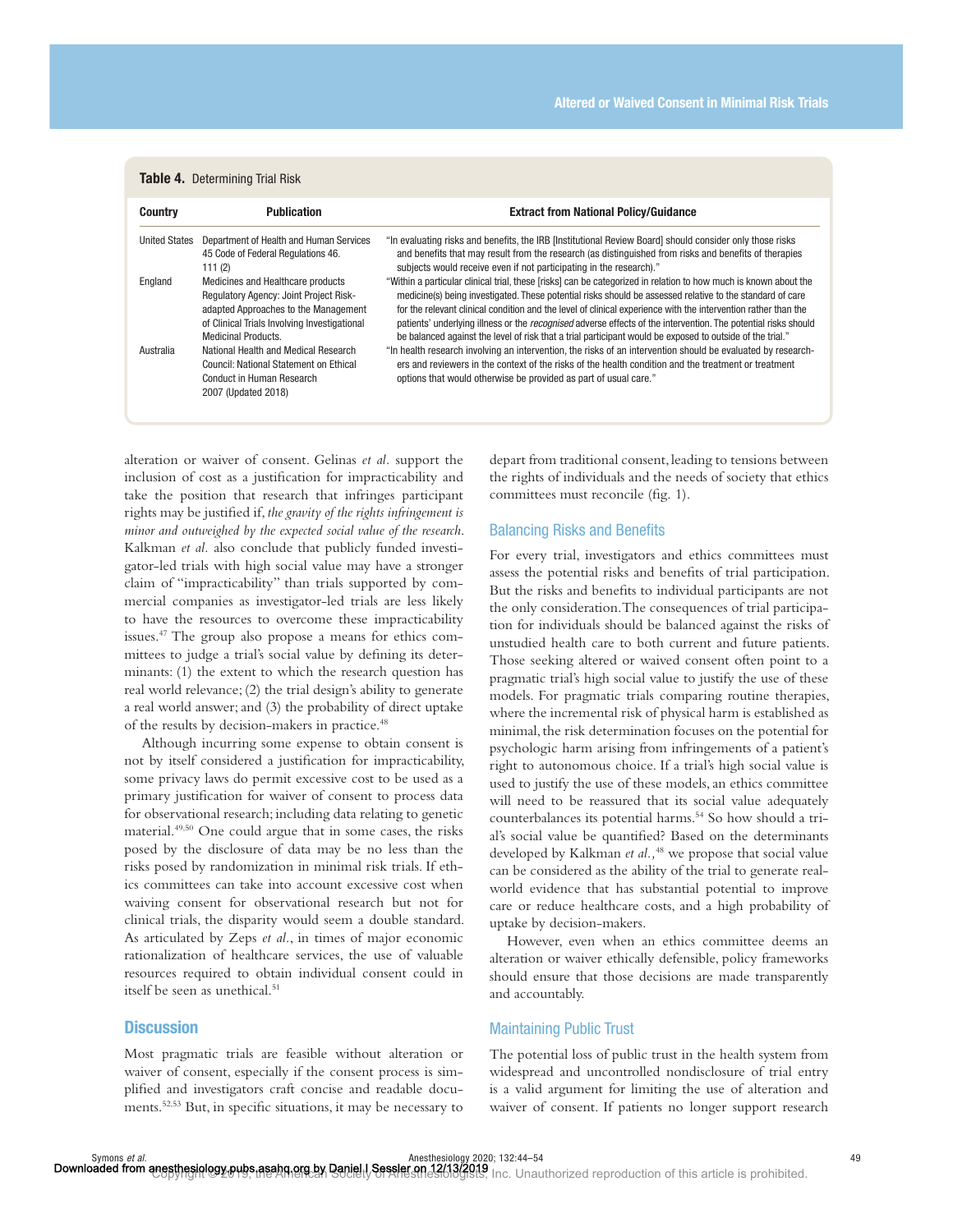# SPECIAL ARTICLE



due to a loss of trust, this in itself may impact patients' welfare. As discussed earlier, Kim and Miller also caution that patient welfare is not only impacted by safety considerations such as the risks of the intervention, but also by the removal of a person's ability to make decisions based on their expectations and perspectives. Thus, the degree to which a patient would be expected to have preferences about the various treatment options is a key welfare consideration. Kim rightly warns that ethics committees should not treat all trials involving standard of care interventions as a "monolithic category of special ethical status" and that patients' reasonable expectations should be considered.<sup>41,46</sup>

# Avoiding Scope Creep

Although the wider use of these models brings with it a greater risk of uncontrolled use of alteration or waiver; lessons can be learned from the use of waiver of consent for the processing of data for observational research. This is well established and sanctioned by law in many countries and proceeds under conditions which are transparent and tightly controlled to avoid scope creep. The open publication of information on all trials granted an alteration or waiver would provide the public with assurance that the rules around the use of these models continue to be strictly observed.

# Engaging the Public

For all countries, particularly those without a current framework for altered or waived trial consent, increased public engagement to improve trial awareness and acceptance will not only enable consumers to join the debate, it will help create a "reasonable expectation" for the use of data for

research and the use of randomization to make some quality improvement activities more robust. Notably, different communities will have differing levels of trust and any campaign should carefully consider how to engage communities that are especially distrustful of research or the medical establishment and also how best to build that trust.<sup>55</sup> As advocated by Kass *et al.*, more information about the views of informed and engaged consumers is needed.56 Recent studies are already providing useful insights<sup>56-60</sup> indicating that generally, patients wish to be informed that they are entering a study, but are also accepting of consent models that reduce autonomy—especially when socially valuable research would be impracticable without their use.<sup>61</sup> The development of infrastructure to support increased levels of consumer involvement in research means investigators can now partner with consumers to coproduce their trials. This in itself will enhance our understanding of whether consumers and their communities are prepared to tolerate reduced autonomy.62,63

# Rudimentary Framework

Ethics committees should be provided with tools to effectively manage the need to uphold basic ethical principles without unnecessarily impeding socially valuable research. A clear research-specific framework that describes a range of consent models would be a prerequisite for their wider acceptance. For countries that permit altered and waived consent, we summarize the key considerations from this review (table 5). A set of preconditions for alteration or waiver, derived from ethical guidelines or policy frameworks, guide the ethical and regulatory acceptability of these consent models—although their use in countries outside this review will be subject to the requirements of local policy frameworks.

# **Conclusions**

The number of large-scale pragmatic trials adopting flexible approaches to informed consent is increasing. Most experts agree that healthcare systems that wish to embed pragmatic trials need to adopt consent models that more closely parallel those used in routine clinical practice. Most also agree that in some circumstances, altered or waived consent is ethically defensible, but the extent to which these models should be used is still widely debated. This discordance is reflected in international policy frameworks and key ethical guidance.

Of the three countries studied, the policy frameworks in the United States best support pragmatic trials. These frameworks are harmonized and permit altered and waived consent when certain preconditions are met. Importantly, these frameworks are research-specific and sanctioned by law. Not only does this provide investigators with the unequivocal assurance that altered or waived consent is legal, it also supports efforts to improve public acceptance of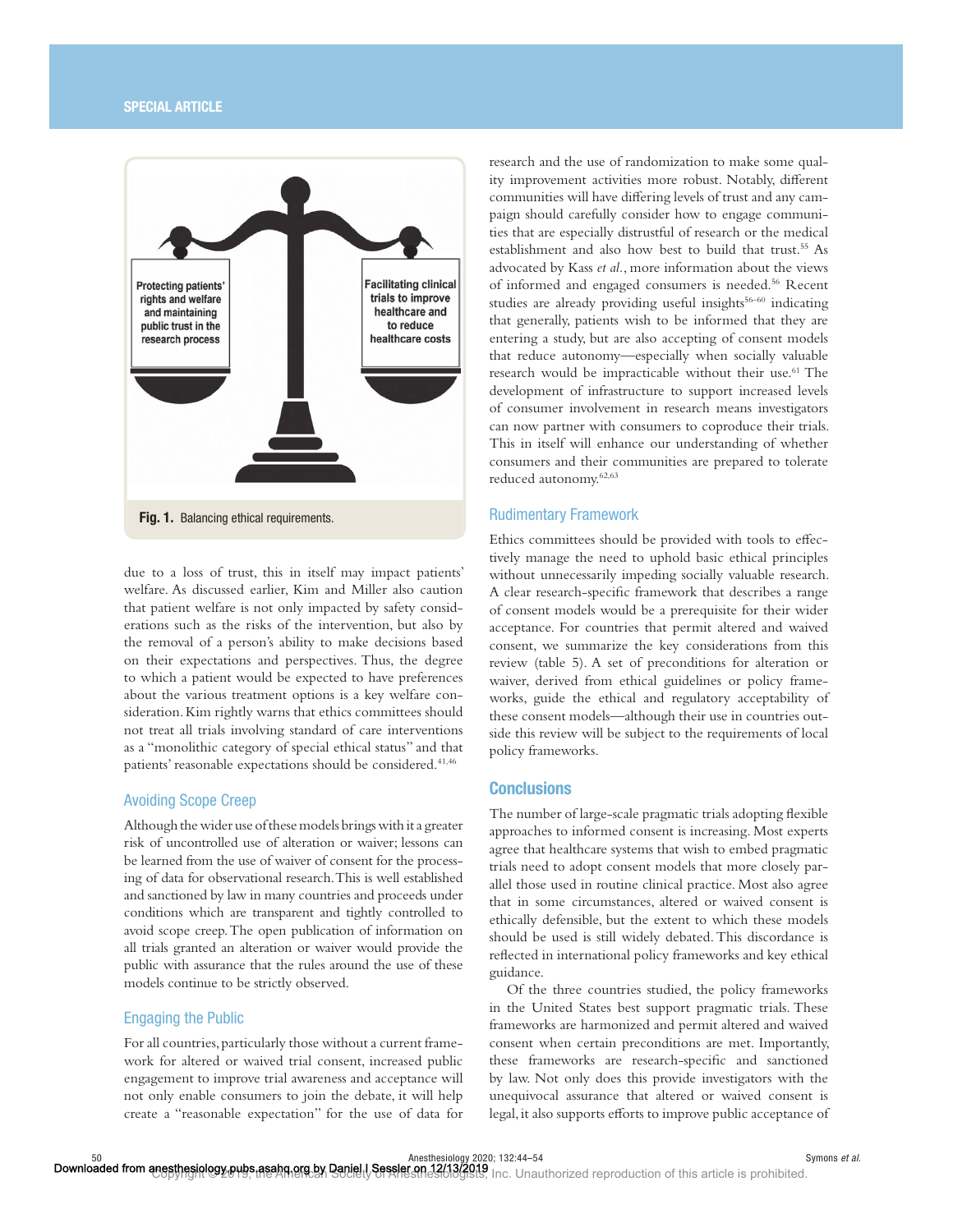#### Table 5. Elements Required for Altered or Waived Consent

#### Key Preconditions for Altered/Waived Consent

Before permitting altered or waived consent, an ethics committee must be satisfied that:

- 1. involvement in the research carries no more than minimal risk to participants;
- 2. the research is impracticable<sup>1</sup> without the use of the alteration/waiver of consent;
- 3. the potential benefits<sup>2</sup> of the research justify any risks of harm caused by the alteration/waiver of consent; and
- 4. the alteration/waiver will not materially affect the rights or welfare of the participants.
- 5. Whenever appropriate:
	- the proposed consent model is developed/ratified through consumer involvement
	- information about the prospective trial is broadcast to allow patients to exercise autonomy
	- participants are provided with additional pertinent information after participation.

1 Impracticability may result from methodological issues or logistical issues. Examples of trial impracticability include:

- a) scientific validity would be compromised if consent were required because it would introduce bias to the sample selection; or
- b) participants' behaviors or responses would be altered, such that study conclusions would be biased; or
- c) the consent procedure would itself create additional threats to privacy that would otherwise not exist; or

d) there is risk of inflicting significant psychological, social or other harm by contacting individuals or families or as a result of seeking consent.

<sup>2</sup>The assessment of a trial's potential benefits should include its social value which can be defined as: *the ability of the trial to generate real-world evidence that has substantial potential to improve care or reduce healthcare costs and a high probability of uptake by decision-makers.*

#### Further Considerations

#### 1. General Points

- If the ethics committee establishes that traditional consent is not necessary ethically, logistical issues such as excessive cost may be used as a justification for impracticability if a trial's social value is deemed to substantially outweigh its risks and burdens.
- An ethics committee may deem it appropriate to selectively grant alteration or waiver for individual arms of a trial rather than the whole trial.
- For cluster trials, additional elements in '*The Ottawa Statement on the ethical design and conduct of cluster randomized trials'* should be considered.

#### 2. Points relating to the components of informed consent

*Consent to disclose trial participation*

- Consider whether nondisclosure of randomization will materially affect the rights or welfare of participants:
	- Are all the treatments routinely offered to patients outside the trial setting and considered by the medical community as the best available treatments for the trial population?
	- Are there material differences between the treatment arms (such as in the type of side effect or differing levels of trial burden) that may be important to participants?
	- Is there properly informed uncertainty about the relative merits of the interventions being tested (genuine clinical equipoise)?
	- Would patients have had a choice outside the trial? If so, would it be feasible for clinicians to override "randomization" if they, or their patient felt an alternative was preferable?
	- Have investigators considered how to respectfully manage the concerns of trial participants who are unhappy with the loss of autonomy when informed of the non-disclosure of trial entry?

#### *Consent to treatment and the requirement for written, signed and dated consent*

Consider whether the process and timing of consent to treatment could mirror what would be deemed appropriate if patients were receiving the same intervention outside the trial—noting that routine care consent may range from written consent for elective risk-entailing interventions through to tacit consent for some components of complex interventions or health service decisions.

*Consent to process data*

Consider the following:

- Is the proposal for waiver of consent to process data compliant with local privacy law?
- Are there adequate provisions to maintain privacy and confidentiality?
- Are appropriate mechanisms for transparency in place?

these consent models. In contrast, England appears to have the least supportive frameworks. If adopted post-Brexit, the European Union Clinical Trials Regulation<sup>38</sup> will regulate all medicinal product trials in England and will require prospective, written informed consent for all but a small subset of cluster trials. Such a strict approach highlights a marked contrast in the "current thinking" of the Food and Drug Administration and the European Medicines Agency. Although differing cultural norms are likely to underlie policy differences, the extent of discordance is surprising, particularly as both regions are founding members of the International Council for Harmonisation whose

stated mission is to achieve greater consistency worldwide. Adjustments to the least supportive frameworks appear necessary to align with the prevailing views of the research community and would support international efforts to conduct large, collaborative pragmatic trials that are currently hampered by "regulatory inconsistency."

Pragmatic trials are also hampered by "regulatory uncertainty," particularly difficulties interpreting the preconditions for alteration and waiver of consent, which many cite as the reason for the considerable variation in ethics committee opinion. To support ongoing international efforts to provide clarity on this topic, we summarize key points into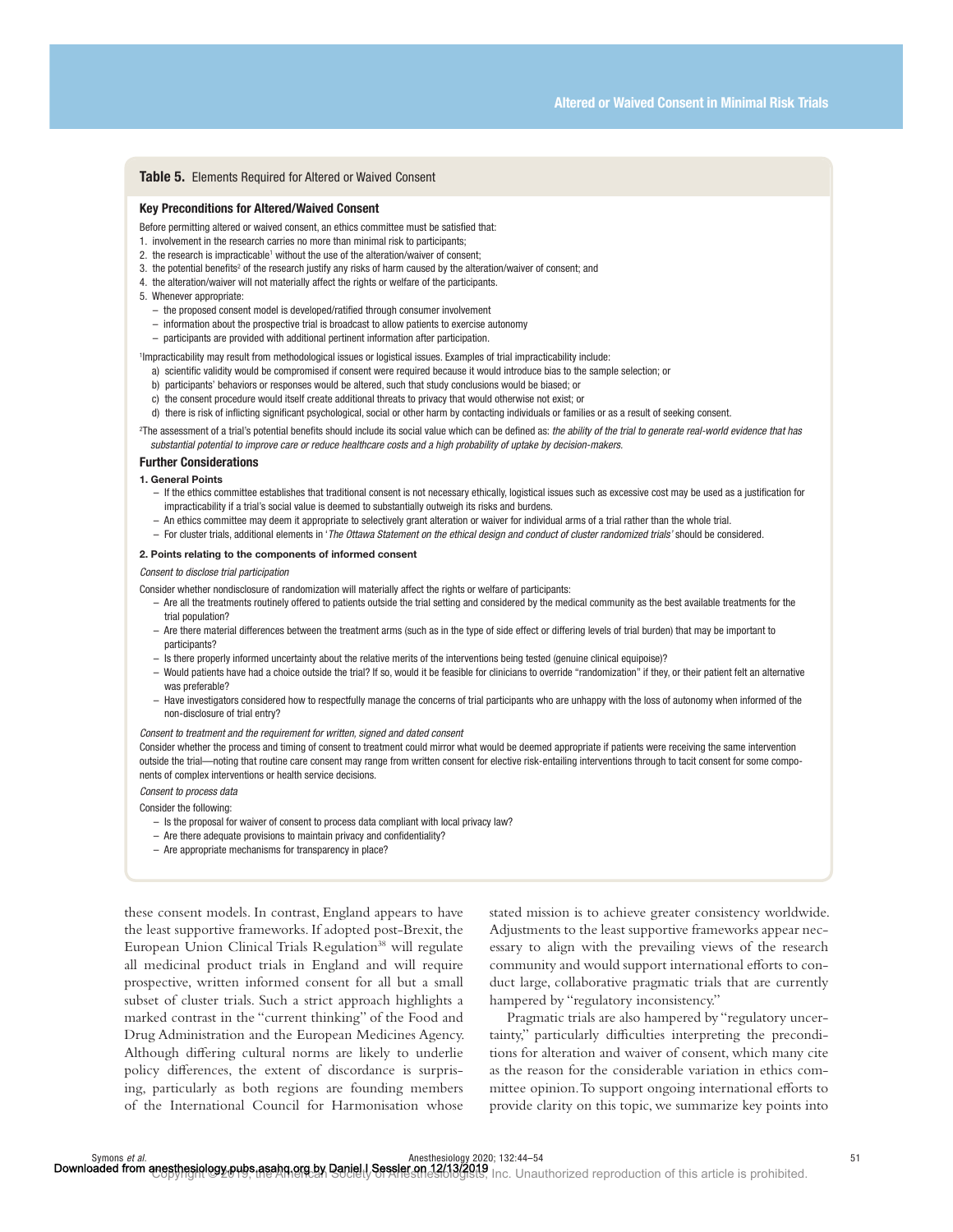a rudimentary framework, primarily to assist investigators in navigating the ethical and regulatory minefield that surrounds the use of these models and to facilitate discussions with their ethics committees. In countries that permit the use of altered or waived consent, we call for explicit and risk-proportionate guidance for these socially valuable trials.

# Limitations

Our review of interlinking regulations, particularly privacy laws, is not comprehensive. It is, therefore, possible that factors we did not identify influence the approaches to waiver in our countries and may also explain why certain legislation appears especially conservative. Trial activities such as the collection of tissue, trigger consideration for other laws not discussed herein. Although our analysis was reviewed by legal experts, none of the authors is a lawyer, much less with special training in this relatively arcane regulatory area. Our summary of relevant law is brief and thus necessarily omits detail and nuance. Our framework is rudimentary, but we hope it will contribute to international efforts to improve the environment in which pragmatic comparative effectiveness trials are conducted.

# Acknowledgments

The authors thank Colin J. H. Thomson, A.M., B.A., L.L.B., L.L.M. (Hons), University of Sydney (Sydney, NSW, Australia), and Malcolm Crompton, A.M., F.A.I.C.D., C.I.P.P., of Information Integrity Solutions (Sydney, NSW, Australia) for their insightful comments and suggestions.

# Research Support

The work was entirely funded internally. Professor Myles is supported, in part, by an Australian National Health and Medical Research Council Practitioner Fellowship (Canberra, Australia; GNT1135937).

# Competing Interests

The authors declare no competing interests.

# **Correspondence**

Address correspondence to Dr. Sessler: Department of Outcomes Research, Anesthesiology Institute, Cleveland Clinic, 9500 Euclid Ave — P77, Cleveland, Ohio, 44195. DS@OR.org. Information on purchasing reprints may be found at <www.anesthesiology.org>or on the masthead page at the beginning of this issue. Anesthesiology's articles are made freely accessible to all readers, for personal use only, 6 months from the cover date of the issue.

# **References**

- 1. Panjasawatwong K, Sessler DI, Stapelfeldt WH, Mayers DB, Mascha EJ, Yang D, Kurz A: A randomized trial of a supplemental alarm for critically low systolic blood pressure. Anesth Analg 2015; 121:1500–7
- 2. Kopyeva T, Sessler DI, Weiss S, Dalton JE, Mascha EJ, Lee JH, Kiran RP, Udeh B, Kurz A: Effects of volatile anesthetic choice on hospital length-of-stay: A retrospective study and a prospective trial. ANESTHESIOLOGY 2013; 119:61–70
- 3. Kurz A, Kopyeva T, Suliman I, Podolyak A, You J, Lewis B, Vlah C, Khatib R, Keebler A, Reigert R, Seuffert M, Muzie L, Drahuschak S, Gorgun E, Stocchi L, Turan A, Sessler DI: Supplemental oxygen and surgical-site infections: An alternating intervention controlled trial. Br J Anaesth 2018; 120:117–26
- 4. Fiore LD, Brophy M, Ferguson RE, D'Avolio L, Hermos JA, Lew RA, Doros G, Conrad CH, O'Neil JA Jr, Sabin TP, Kaufman J, Swartz SL, Lawler E, Liang MH, Gaziano JM, Lavori PW: A point-of-care clinical trial comparing insulin administered using a sliding scale *versus* a weight-based regimen. Clin Trials 2011; 8:183–95
- 5. van Staa TP, Dyson L, McCann G, Padmanabhan S, Belatri R, Goldacre B, Cassell J, Pirmohamed M, Torgerson D, Ronaldson S, Adamson J, Taweel A, Delaney B, Mahmood S, Baracaia S, Round T, Fox R, Hunter T, Gulliford M, Smeeth L: The opportunities and challenges of pragmatic point-of-care randomised trials using routinely collected electronic records: Evaluations of two exemplar trials. Health Technol Assess 2014; 18:1–146
- 6. Fröbert O, Lagerqvist B, Olivecrona GK, Omerovic E, Gudnason T, Maeng M, Aasa M, Angerås O, Calais F, Danielewicz M, Erlinge D, Hellsten L, Jensen U, Johansson AC, Kåregren A, Nilsson J, Robertson L, Sandhall L, Sjögren I, Ostlund O, Harnek J, James SK; TASTE Trial: Thrombus aspiration during ST-segment elevation myocardial infarction. N Engl J Med 2013; 369:1587–97
- 7. Weinfurt KP, Hernandez AF, Coronado GD, DeBar LL, Dember LM, Green BB, Heagerty PJ, Huang SS, James KT, Jarvik JG, Larson EB, Mor V, Platt R, Rosenthal GE, Septimus EJ, Simon GE, Staman KL, Sugarman J, Vazquez M, Zatzick D, Curtis LH: Pragmatic clinical trials embedded in healthcare systems: Generalizable lessons from the NIH Collaboratory. BMC Med Res Methodol 2017; 17:144
- 8. Zuidgeest MGP, Goetz I, Groenwold RHH, Irving E, van Thiel GJMW, Grobbee DE; GetReal Work Package 3: Series: Pragmatic trials and real world evidence: Paper 1. Introduction. J Clin Epidemiol 2017; 88:7–13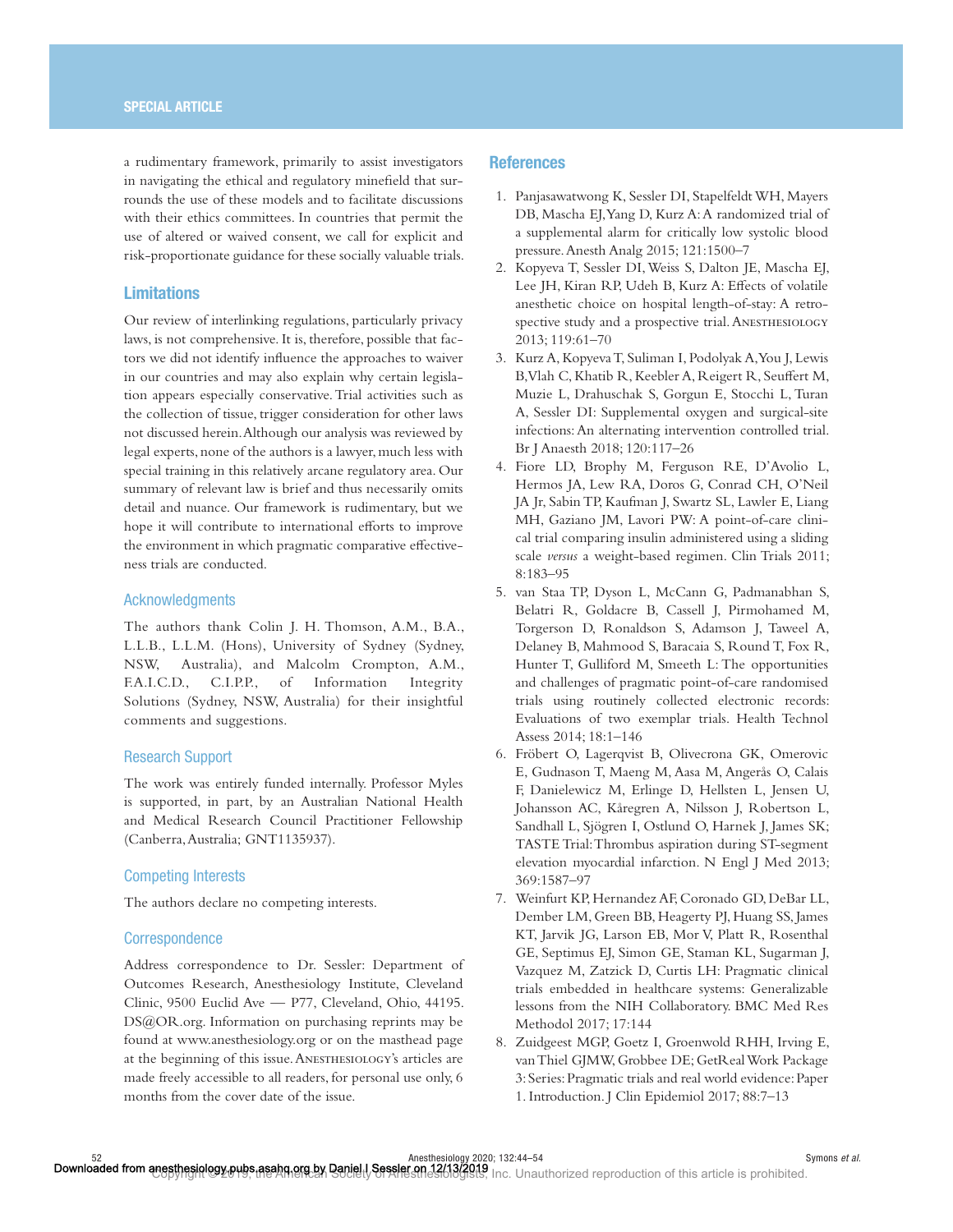- 9. Jones DS, Grady C, Lederer SE: "Ethics and Clinical Research"-The 50<sup>th</sup> Anniversary of Beecher's Bombshell. N Engl J Med 2016; 374:2393–8
- 10. World Medical Association: Declaration of Helsinki, 2013
- 11. Department of Health Education and Welfare: The Belmont Report. Ethical principles and guidelines for the protection of human subjects of research. J Am Coll Dent 2014; 81: 4–13
- 12. Althabe F, Buekens P, Bergel E, Belizán JM, Campbell MK, Moss N, Hartwell T, Wright LL; Guidelines Trial Group: A behavioral intervention to improve obstetrical care. N Engl J Med 2008; 358:1929–40
- 13. Huang SS, Septimus E, Kleinman K, Moody J, Hickok J, Heim L, Gombosev A, Avery T, Haffenreffer K, Shimelman L, Hayden MK, Weinstein RA, Spencer-Smith C, Kaganov RE, Murphy MV, Forehand T, Lankiewicz J, Coady MH, Portillo LM, Sarup JP, Jernigan JA, Perlin J, Platt R: Daily chlorhexidine bathing in general hospital units – Results of the ABATE Infection Trial (Active BAThing to Eliminate Infection). Open Forum Infect Dis 2017; 4: S35–S37
- 14. Rowland M, Mahmood P, Iqbal J, Carneiro I, Chavasse D: Indoor residual spraying with alphacypermethrin controls malaria in Pakistan: A community-randomized trial. Trop Med Int Health 2000; 5:472–81
- 15. Jarvik JG, Comstock BA, James KT, Avins AL, Bresnahan BW, Deyo RA, Luetmer PH, Friedly JL, Meier EN, Cherkin DC, Gold LS, Rundell SD, Halabi SS, Kallmes DF, Tan KW, Turner JA, Kessler LG, Lavallee DC, Stephens KA, Heagerty PJ: Lumbar Imaging With Reporting Of Epidemiology (LIRE)–Protocol for a pragmatic cluster randomized trial. Contemp Clin Trials 2015; 45(Pt B):157–63
- 16. Fiore LD, Lavori PW: Integrating randomized comparative effectiveness research with patient care. N Engl J Med 2016; 374:2152–8
- 17. Sugarman J, Califf RM: Ethics and regulatory complexities for pragmatic clinical trials. JAMA 2014; 311:2381–2
- 18. McKinney RE Jr, Beskow LM, Ford DE, Lantos JD, McCall J, Patrick-Lake B, Pletcher MJ, Rath B, Schmidt H, Weinfurt K: Use of altered informed consent in pragmatic clinical research. Clin Trials 2015; 12:494–502
- 19. Kalkman S, van Thiel GJMW, Zuidgeest MGP, Goetz I, Pfeiffer BM, Grobbee DE, van Delden JJM; Work Package 3 of the IMI GetReal Consortium: Series: Pragmatic trials and real world evidence: Paper 4. Informed consent. J Clin Epidemiol 2017; 89:181–7
- 20. Webster M, Stewart R, Aagaard N, McArthur C: The learning health system: Trial design and participant consent in comparative effectiveness research. Eur Heart J 2019; 40:1236–40
- 21. Platt R, Kass NE, McGraw D: Ethics, regulation, and comparative effectiveness research: Time for a change. JAMA 2014; 311:1497–8
- 22. Evans I, Thornton H, Chalmers I, Glasziou P: Testing Treatments: Better Research for Better Healthcare, 2nd edition. Edited by Martin P. London, 2011
- 23. Modi N: Ethical pitfalls in neonatal comparative effectiveness trials. Neonatology 2014; 105:350–1
- 24. Myles PS, Dieleman JM, Forbes A, Heritier S, Smith JA: Dexamethasone for Cardiac Surgery trial (DECS-II): Rationale and a novel, practice preference-randomized consent design. Am Heart J 2018; 204:52–7
- 25. Snowdon C, Elbourne D, Garcia J: Declining enrolment in a clinical trial and injurious misconceptions: Is there a flipside to the therapeutic misconception? Clinical Ethics 2007; 2: 193–200
- 26. Chalmers I, Silverman WA: Professional and public double standards on clinical experimentation. Control Clin Trials 1987; 8:388–91
- 27. Chalmers I LR: Double standards on informed consent to treatment, Informed Consent in Medical Research. Edited by Doyal L TJ, BMJ Books, 2000, pp 266–275
- 28. Institute of Medicine (US) Roundtable on Evidence-Based Medicine: The Learning Healthcare System: Workshop Summary. Edited by Olsen LA AD, McGinnis JM, editors. Washington (DC), 2007
- 29. Kim SY, Miller FG: Informed consent for pragmatic trials–the integrated consent model. N Engl J Med 2014; 370:769–72
- 30. Faden RR, Kass NE, Goodman SN, Pronovost P, Tunis S, Beauchamp TL: An ethics framework for a learning health care system: A departure from traditional research ethics and clinical ethics. Hastings Cent Rep 2013; Spec No:S16–27
- 31. Goldstein CE, Weijer C, Brehaut JC, Fergusson DA, Grimshaw JM, Horn AR, Taljaard M: Ethical issues in pragmatic randomized controlled trials: A review of the recent literature identifies gaps in ethical argumentation. BMC Med Ethics 2018; 19:14
- 32. Weijer C, Grimshaw JM, Eccles MP, McRae AD, White A, Brehaut JC, Taljaard M; Ottawa Ethics of Cluster Randomized Trials Consensus Group: The Ottawa statement on the ethical design and conduct of cluster randomized trials. PLoS Med 2012; 9:e1001346
- 33. International Council for Harmonisation of Technical Requirements for Pharmaceuticals for Human Use: Good Clinical Practice (GCP), 2016
- 34. Mentz RJ, Hernandez AF, Berdan LG, Rorick T, O'Brien EC, Ibarra JC, Curtis LH, Peterson ED: Good clinical practice guidance and pragmatic clinical trials: Balancing the best of both worlds. Circulation 2016; 133:872–80
- 35. Open Letter to EMA & ICH (updated): From 5 research organisations and an international consortium of 119 health researchers in 22 countries, 2018